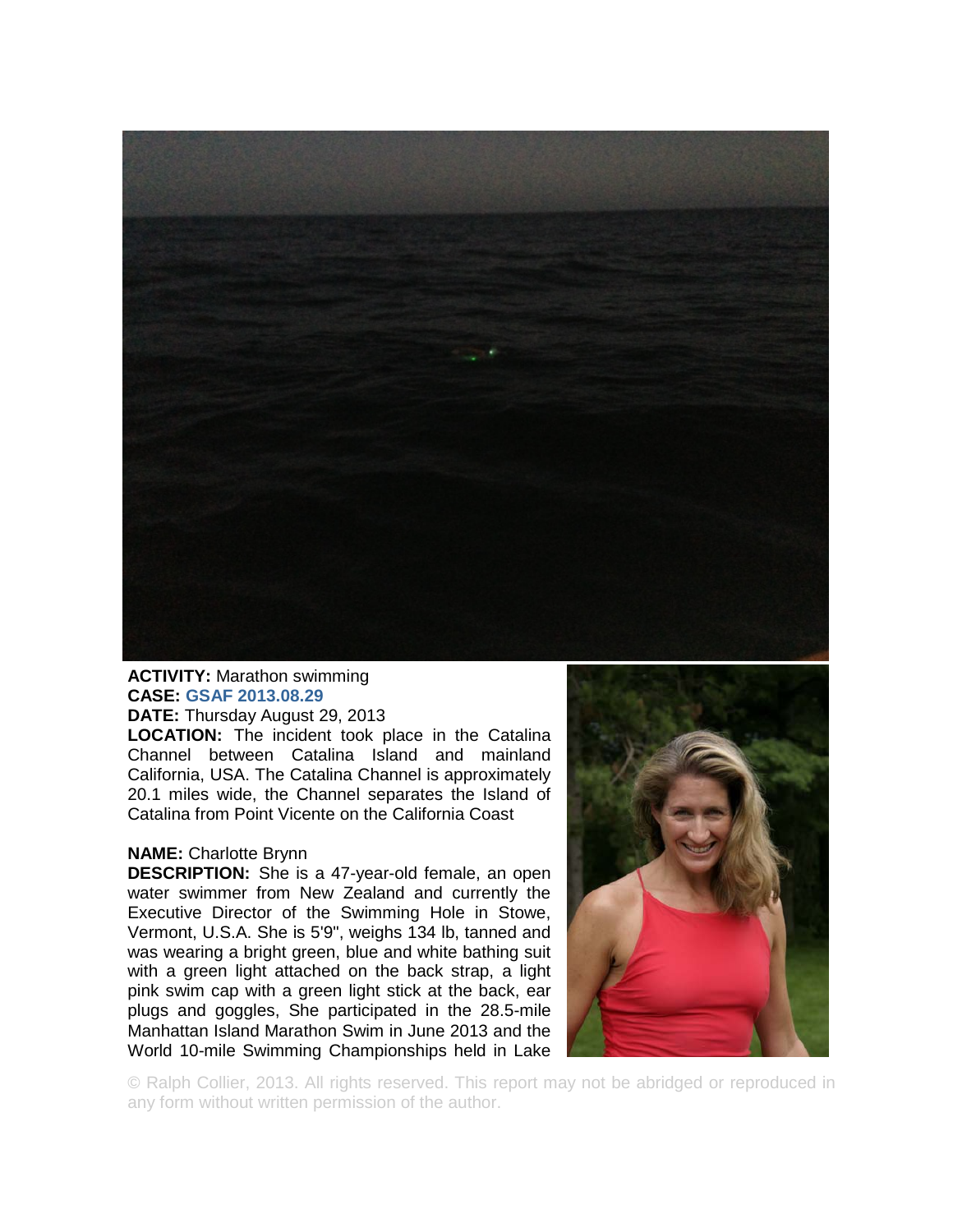Memphremago, Vermont on July 6, 2013. She won the women's division at the 2013 Lake Willoughby Swim in Vermont.

**SUPPORT CRAFT:** Outrider, a white 50ft fiberglass sport fisher boat and a yellow sit-ontop kayak.

## **BACKGROUND**

**WEATHER:** Clear night sky with 10-mile visibility. Winds from the west blowing 15 knots. **MOON PHASE:** Last Quarter, 37% of the Moon was illuminated.

**SEA CONDITIONS:** The sea surface temperature at the start of the swim was 65ºF. The sea was choppy with white caps on surface, and two- to three-foot swells every 10 seconds, and it was mean low tide.

**ENVIRONMENT:** Open water with occurrence of dolphin, sea lions, squid, and mackerel at the surface, and rocky bottom with kelp bed. (Boat crew announced there were squid hatchlings at time she entered the water.)

**DISTANCE FROM SHORE:** 1 to1.5 miles

**DEPTH OF WATER:** 100 to 500 feet, but the bite took place at the sea surface. **TIME:** 24h45‐01h00

**NARRATIVE:** The athlete was attempting 20.1 mile swim across the Catalina Channel, also known as San Pedro Channel. The swim started from Emerald Shoreline, also known as Doctors Cove, Catalina Island. The incident occurred within the first hour and approximately closer to 30‐45 minutes after the start of the swim.

*"I knew I had been hit, didn't know by what,"* Brynn said. "*It was painful, unlike anything I had ever felt before. Whatever it was clamped on to what felt like my whole right side. My first thought was, 'Wow, that's intense,' followed by, 'What was that?' The impact was sudden/abrupt, I was hit on what felt like my whole right side, very aware of the impact on my right, felt like something sharp hit me hard and fast, I felt like I had been hit on my right buttock, it felt like sharp nails which radiated over my whole upper gluteal area, it was intense."* 

Brynn said she was so focused on the swim that she just let it go and kept swimming.

*"I was surprised later to find a mouth mark on my hip, as the area I felt was more on right buttock area. I have a long axis body roll when I swim. This means I roll my body from one side to the other with each stroke, and my body roll is more pronounced to my right side. My illuminate light stick was rolling from side to side, with my body roll."* 

She swam for another 11 hours after the bite and didn't mention the attack to her crew.

**INJURY:** She sustained a single bite to the right hip consisting of one puncture wound from the upper jaw which broke the surface of the skin and three puncture wounds caused by the lower jaw, A single tooth fragment was found in one of three puncture wounds 13 hours after the incident. The area was bruised, tender to the touch and movement of general area was painful.

**FIRST AID / TREATMENT:** After completing the swim, 13 hours after she had been bitten,

© Ralph Collier, 2013. All rights reserved. This report may not be abridged or reproduced in any form without written permission of the author.